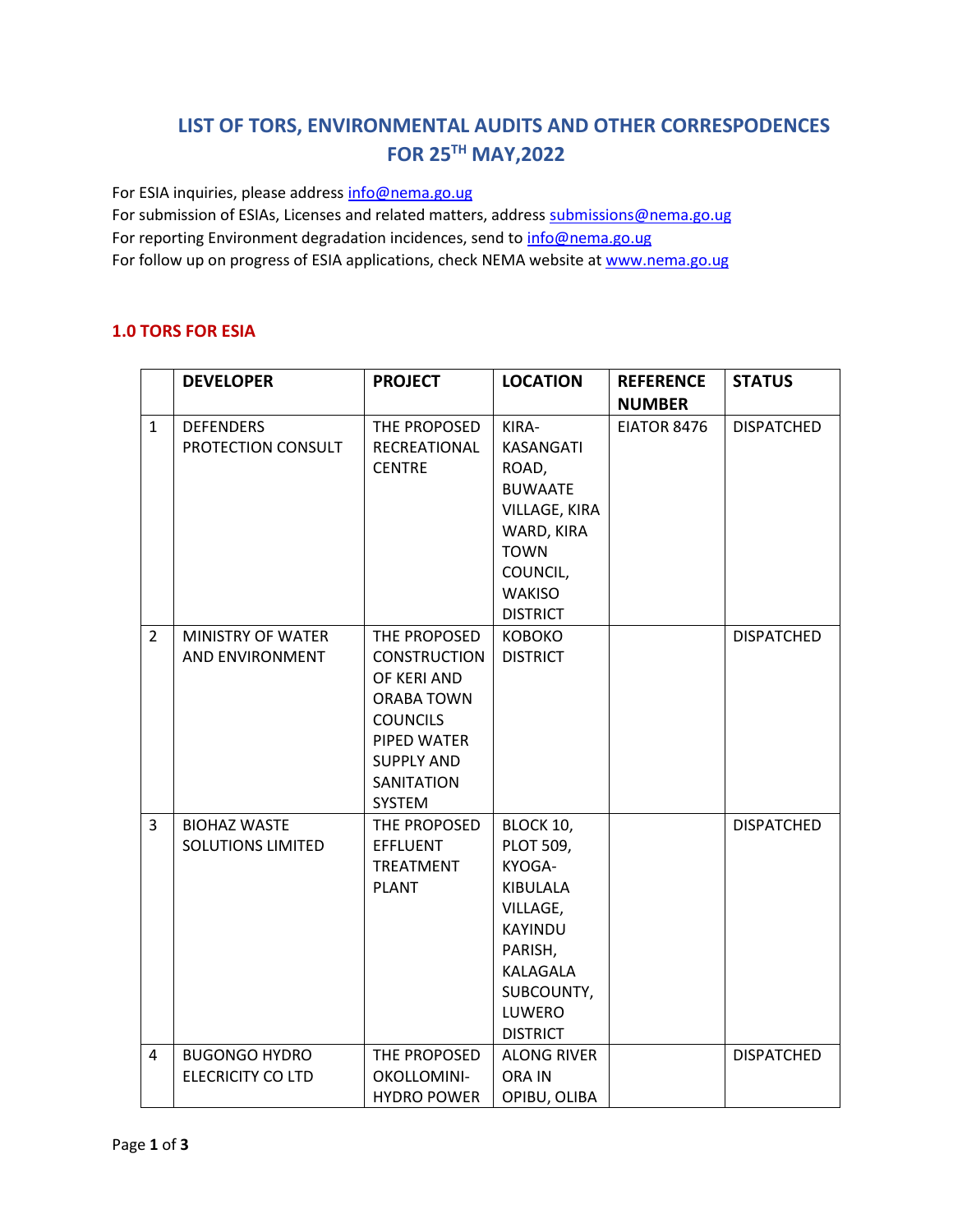|   |                       | <b>PROJECT</b> | & OKOLLOT/C     |             |                   |
|---|-----------------------|----------------|-----------------|-------------|-------------------|
|   |                       | (6.5MW)        | VILLAGES,       |             |                   |
|   |                       |                | <b>OKOLLO</b>   |             |                   |
|   |                       |                | PARISH,         |             |                   |
|   |                       |                | <b>OKOLLO</b>   |             |                   |
|   |                       |                | SUBCOUNTY,      |             |                   |
|   |                       |                | MADI-           |             |                   |
|   |                       |                | <b>OKOLLO</b>   |             |                   |
|   |                       |                | <b>DISTRICT</b> |             |                   |
| 5 | <b>G-TECH LIMITED</b> | THE PROPOSED   | KATEGA          | EIATOR 8413 | <b>DISPATCHED</b> |
|   |                       | WAREHOUSE      | VILLAGE,        |             |                   |
|   |                       |                | KABEMBE         |             |                   |
|   |                       |                | PARISH,         |             |                   |
|   |                       |                | <b>KYAMPISI</b> |             |                   |
|   |                       |                | SUBCOUNTY,      |             |                   |
|   |                       |                | <b>MUKONO</b>   |             |                   |
|   |                       |                | <b>DISTRICT</b> |             |                   |

## **2.0 ENVIRONMENTAL COMPLIANCE AUDITS**

|                | <b>DEVELOPER</b>  | <b>PROJECT</b>     | <b>LOCATION</b>          | <b>REFERENCE</b> | <b>STATUS</b>    |
|----------------|-------------------|--------------------|--------------------------|------------------|------------------|
|                |                   |                    |                          | <b>NUMBER</b>    |                  |
| $\mathbf{1}$   | <b>ATC UGANDA</b> | <b>AUDIT FOR</b>   | <b>BUWASA VILLAGE,</b>   | EA 11053         | <b>READY FOR</b> |
|                |                   | <b>NAMAYUMBA</b>   | <b>KYAMPISI PARISH,</b>  |                  | <b>PAYMENT</b>   |
|                |                   | LUWERO BTS         | <b>NAMAYUMBA</b>         |                  |                  |
|                |                   | (SITE              | SUBCOUNTY,               |                  |                  |
|                |                   | ID:605968)         | <b>WAKISO DISTRICT</b>   |                  |                  |
| $\overline{2}$ | ATC UGANDA        | <b>AUDIT FOR</b>   | NAMAGOMA-B               | EIA/5267         | <b>READY FOR</b> |
|                |                   | KITEMU BTS         | VILLAGE, SSABAGABO       |                  | <b>PAYMENT</b>   |
|                |                   | (SITE              | PARISH, NSANGI           |                  |                  |
|                |                   | ID:606182)         | SUBCOUNTY,               |                  |                  |
|                |                   |                    | <b>WAKISO DISTRICT</b>   |                  |                  |
| 3              | ATC UGANDA        | <b>AUDIT FOR</b>   | BUKOKOLA 'C' L.C.1,      | EIA/5380         | <b>READY FOR</b> |
|                |                   | <b>IRUNDU BTS</b>  | IRUNDU WARD,             |                  | <b>PAYMENT</b>   |
|                |                   | (606139)           | <b>IRUNDU TOWN</b>       |                  |                  |
|                |                   |                    | <b>COUNCIL, BUYENDE</b>  |                  |                  |
|                |                   |                    | <b>DISTRICT</b>          |                  |                  |
| 4              | ATC UGANDA        | <b>AUDIT FOR</b>   | WANYANGE                 |                  | <b>READY FOR</b> |
|                |                   | <b>WAIRAKA BTS</b> | VILLAGE,                 |                  | <b>PAYMENT</b>   |
|                |                   | (SITE              | WANYANGE PARISH,         |                  |                  |
|                |                   | ID:605969)         | <b>MUFUMBIRA</b>         |                  |                  |
|                |                   |                    | SUBCOUNTY, JINJA         |                  |                  |
|                |                   |                    | <b>DISTRICT</b>          |                  |                  |
| 5              | ATC UGANDA        | <b>AUDIT FOR</b>   | TEBUYOLEKA ZONE,         |                  | <b>READY FOR</b> |
|                |                   | <b>BWAISE</b>      | <b>BWAISE II PARISH,</b> |                  | <b>PAYMENT</b>   |
|                |                   | <b>QUALITY</b>     | KAWEMPE DIVISION,        |                  |                  |
|                |                   | ROOFTOP BTS        |                          |                  |                  |